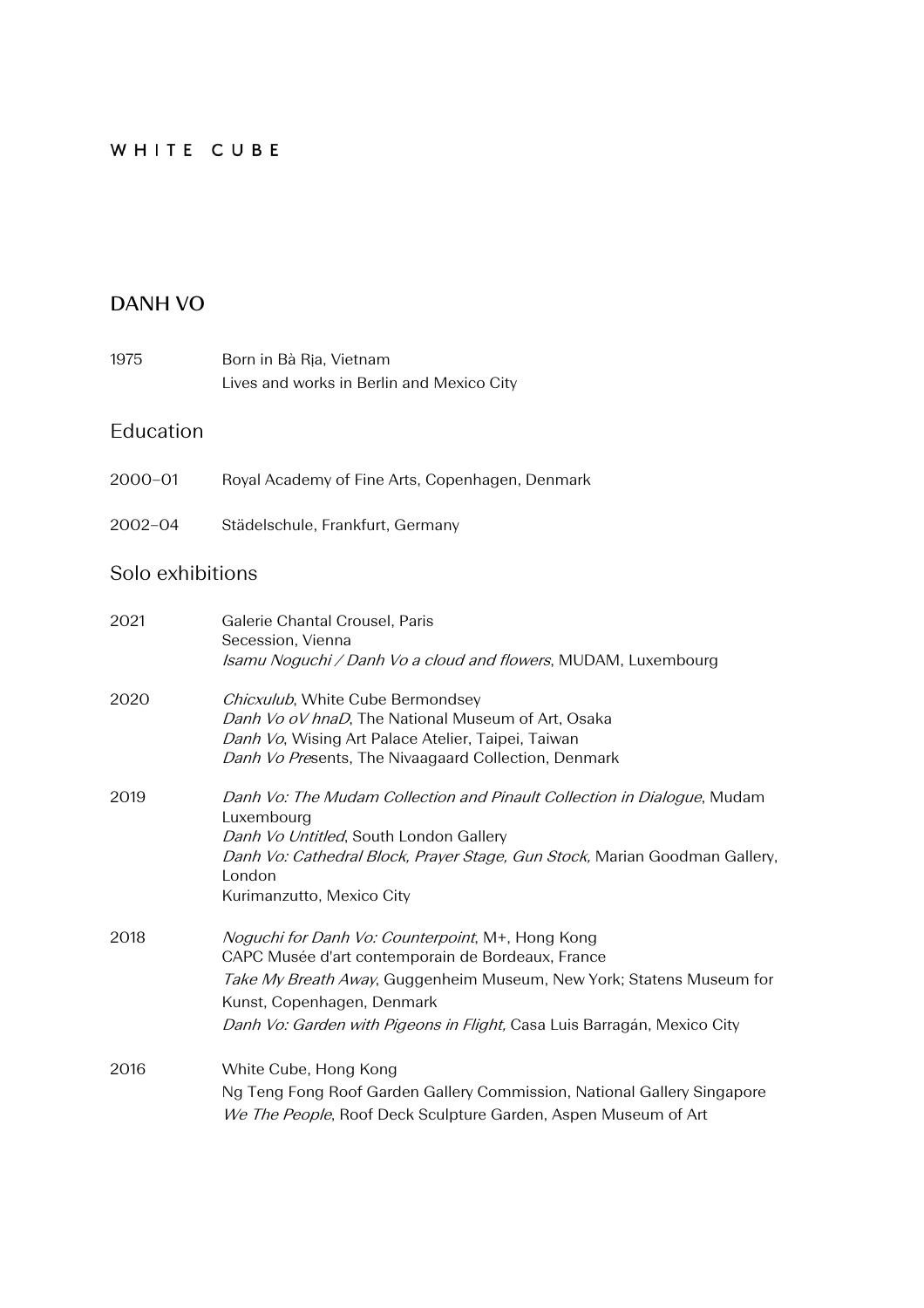| 2015 | Homosapiens, Marian Goodman Gallery, London                                              |
|------|------------------------------------------------------------------------------------------|
|      | Danish Pavilion, 56th Venice Biennale, Venice, Italy                                     |
|      | Ydob eht ni mraw si ti, Museum Ludwig, Cologne, Germany                                  |
|      | Galerie Chantal Crousel, Paris, France                                                   |
|      | Banish the Faceless: Reward your Grace, Palacio de Cristal, Museo Reina Sofia,           |
|      | Madrid, Spain                                                                            |
|      | 2.2.1861, Mirrored Gardens, Guangzhou, China                                             |
| 2014 | Metal (with Xiu Xiu), The Kitchen, New York                                              |
|      | Nottingham Contemporary, Nottingham, United Kingdom                                      |
|      | We The People, Public Art Fund, City Hall Park & Brooklyn Bridge Park, New York          |
|      | الحجارة وادي, Museo Jumex, Mexico City, Mexico                                           |
| 2013 | Go Mo Ni Ma Da, Musée d'Art moderne de la Ville de Paris, Paris, France                  |
|      | IMUUR2, Solomon R. Guggenheim Museum, New York                                           |
|      | Mother Tongue, Marian Goodman Gallery, New York                                          |
|      | Gustav's Wing, Porto Culturgest, Porto, Portugal                                         |
|      | Chung ga opla, Villa Medici, Rome, Italy                                                 |
|      | Fabulous Muscles, Museion, Bolzano, Italy                                                |
|      | Dirty Dancing, Etablissement d'en Face Projects, Brussels                                |
|      | Peer, London                                                                             |
|      | New Sculptures, Xavier Hufkens, Brussels                                                 |
|      | Log Dog, Kurimanzutto, Mexico City                                                       |
|      | PEER, London                                                                             |
| 2012 | Uterus, The Renaissance Society at the University of Chicago, Illinois                   |
|      | We The People, The Art Institute of Chicago, Illinois; National Gallery of Denmark,      |
|      | Copenhagen                                                                               |
|      | Kunsthaus Bregenz, Austria                                                               |
|      | Herlzlich Wilkommen, Kunstraum Innsbruck, Austria                                        |
| 2011 | Ephemeroptera (with Heinz-Peter Knes), MD72, Berlin                                      |
|      | JULY, IV, MDCCLXXVI, Kunsthalle Fridericianum, Kassel, Germany                           |
|      | Foundation Morra Greco (with Henrik Olesen), Naples, Italy                               |
|      | Master/Slave Dialectic, Galerie Buchholz, Cologne, Germany                               |
|      | Galerie Chantal Crousel, Paris, France                                                   |
| 2010 | Hip Hip Hurra, National Museum for Art, Copenhagen, Denmark                              |
|      | All your deeds in water shall be writ, but this is in marble, Gallery Bortolozzi, Berlin |
|      | Autoerotic Asphyxiation, Artist Space, New York, USA                                     |
|      | L'artist et le décorateur, Gallery Buchholz, Cologne, Germany                            |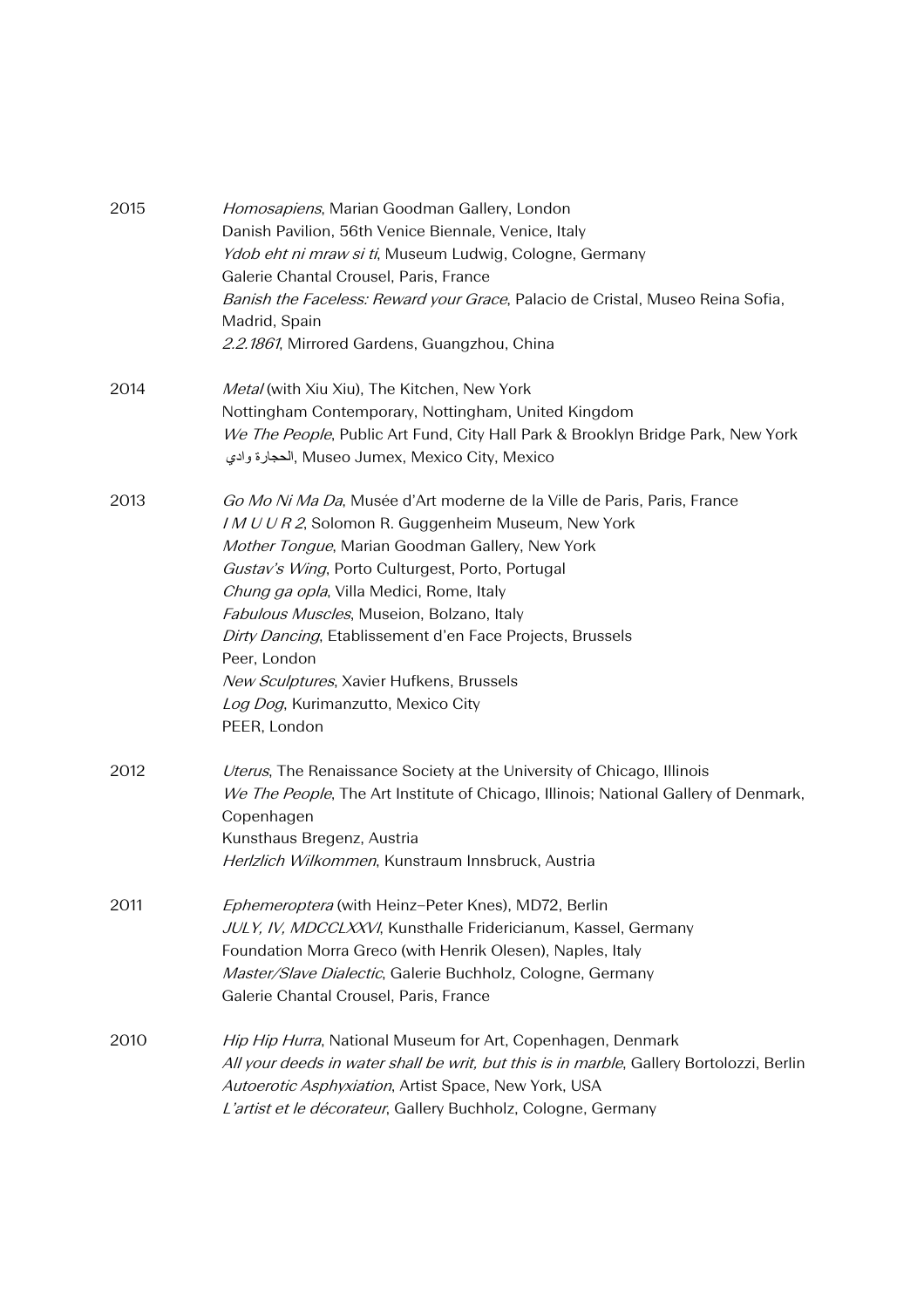# Selected group exhibitions

| 2022 | Danh Vo, Isamu Noguchi, Park Seo-Bo, Querini Stampalia, Venice                                                                                                                                                                                                                                                                                                                                                                                       |
|------|------------------------------------------------------------------------------------------------------------------------------------------------------------------------------------------------------------------------------------------------------------------------------------------------------------------------------------------------------------------------------------------------------------------------------------------------------|
| 2021 | Portals, NEON, Athens                                                                                                                                                                                                                                                                                                                                                                                                                                |
| 2020 | Notre monde brûle, Palais de Tokyo, Paris, France<br>Demain est la question, Galerie Chantal Crousel, Paris, France<br>Al filo. De la nava ja, Museo Jumex, Mexico City, Mexico<br>The Willfulness of Objects, The Bass, Miami, USA<br>Ice and fire: a benefit exhibition in three parts, The Kitchen, New York, USA<br>Enzo Mari, curated by Hans Ulrich Obrist with Francesca Giacomelli, Triennale di<br>Milano, Milan, Italy                     |
| 2019 | Flora, Stavanger Museum, Norway<br>Intimate distance, Masterpieces from the Ishikawa collection, Ecole Supérieure<br>des Beaux-Arts de Montpellier Méditerranée Métropole (MOCO), France<br>58 <sup>th</sup> Venice Biennale, Venice, Italy<br>Collectionnner au XXIe siècle, Collection Lambert, Avignon, France                                                                                                                                    |
| 2018 | Shelter, Museum Catharijneconvent, Utrecht, Netherlands<br>Debout!, Couvent des Jacobins, Rennes, France (presented by la Collection<br>Pinault)<br>Enchanted Matter: Fetish for Freedom, Galleria D'Arte Moderna e Contemporanea<br>di Bergamo, Italy<br>Polyphon, Künstlerische Positionen der Sammlung Viehof, Langen Foundation,<br>Hombroich, Germany<br>Glaube Liebe Hoffnung: 800 Jahre Diözese Graz-Seckau, Diözesanmuseum, Graz,<br>Austria |
| 2017 | Mechanisms, CCA Wattis Institute for Contemporary Arts, San Francisco,<br>California<br>(X) A Fantasy, David Roberts Arts Foundation, London, United Kingdom<br>Sunset Décor, Marian Goodman Gallery, New York<br>O Olhar do Artista: Obras da Coleção de Serralves, Artists' Choice: Works from the<br>Serralves Collection, Galeria do Torreão Nascente da Cordoaria Nacional, Lisbon,<br>Portugal                                                 |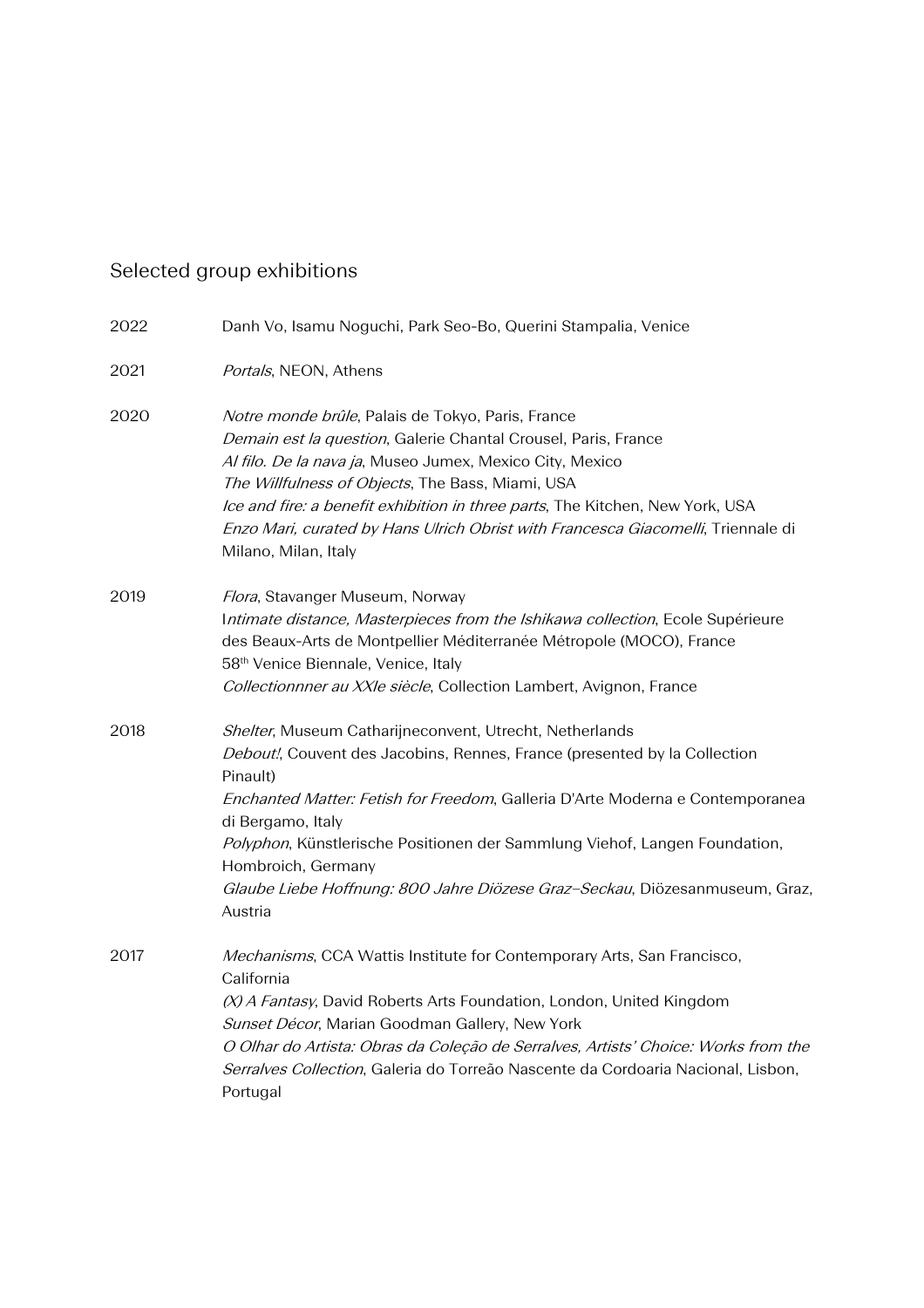| Everything you need to know about FY Foundation: An Exhibition, Frank F Yang Art<br>and Education Foundation, Shenzhen, China<br>Alchemy: Transformations in Gold, Des Moines Art Center, Iowa; Akron Art<br>Museum, Ohio                                                                                                                                                                                                                                                                                                                                                                                                                                                                                                                                                                                                                                  |
|------------------------------------------------------------------------------------------------------------------------------------------------------------------------------------------------------------------------------------------------------------------------------------------------------------------------------------------------------------------------------------------------------------------------------------------------------------------------------------------------------------------------------------------------------------------------------------------------------------------------------------------------------------------------------------------------------------------------------------------------------------------------------------------------------------------------------------------------------------|
| The Restless Earth: La Triennale in Milan, Fondazione Trussardi, Italy                                                                                                                                                                                                                                                                                                                                                                                                                                                                                                                                                                                                                                                                                                                                                                                     |
| Happy Ending, Frac Champagne - Ardenne, Reims, France<br>Father Figures are Hard to Find, Neue Gesellschaft für Bildende Kunst, Berlin<br>Sculpture on the Move 1946-2016, Kunstmuseum Basel, Switzerland<br>Overburden: 2016 Thesis exhibitions and Projects, CCS Bard, Center for Curatorial<br>Studies, Hessel Museum of Art, Annandale-on-Hudson, New York<br>Animality, Marian Goodman Gallery, London<br>Question the Wall itself, Walker Art Museum, Minneapolis, Minnesota<br>Shame: 100 Reasons for Turning Red, Hygiene Museum, Dresden, Germany<br>Ether, Galerie Chantal Crousel, Paris, France<br>House of Commons, Portikus, Frankfurt, Germany                                                                                                                                                                                              |
| Parasophia, Kyoto International Festival of Contemporary Culture, Kyoto, Japan<br>Sharjah Biennial 12: the past, the present, the possible, Sharjah, United Arab<br>Emirates<br>Magnificent Obsessions: The Artist as Collector, Barbican Centre, London<br>Time of Others, Museum of Contemporary Art Tokyo<br>Collecting for tomorrow, Museion, Bolzano, Italy<br>Andy Warhol sul comò, Museo d'Arte Contemporanea di Villa Croce, Genoa, Italy<br>Slip of the Tongue, Punta della Dogana, Venice, Italy<br>TAHOE: A Visual History, Nevada Museum of Art, Reno, Nevada<br>Take Me I'm Yours, Monnaie de Paris<br>Collected by Thea Westreich Wagner and Ethan Wagner, Whitney Museum of<br>American Art, New York<br>The Precarious, The Menil Collection, Houston, Texas (curated by David Breslin)<br>Vanità/Vanitas, Museo Ettore Fico, Turin, Italy |
| Reliable Tension-In Re: JJ, 36 Edgewood Gallery, Yale School of Art, New Haven,<br>Connecticut<br>Dan Graham, Jeff Wall, Danh Vō, Giuseppe Penone, Marian Goodman Gallery,<br>New York<br>Looking Back: The Eighth White Columns Annual, White Columns, New York<br>(curated by Pati Hertling)<br>Whitney Biennial, Whitney Museum, New York<br>The Illusion of Light, Palazzo Grassi, Venice, Italy<br>Will happiness find me? 10 Artists from the Ishikawa Collection, Okayama, Tokyo<br>Opera City Art Gallery, Tokyo, Japan                                                                                                                                                                                                                                                                                                                            |
|                                                                                                                                                                                                                                                                                                                                                                                                                                                                                                                                                                                                                                                                                                                                                                                                                                                            |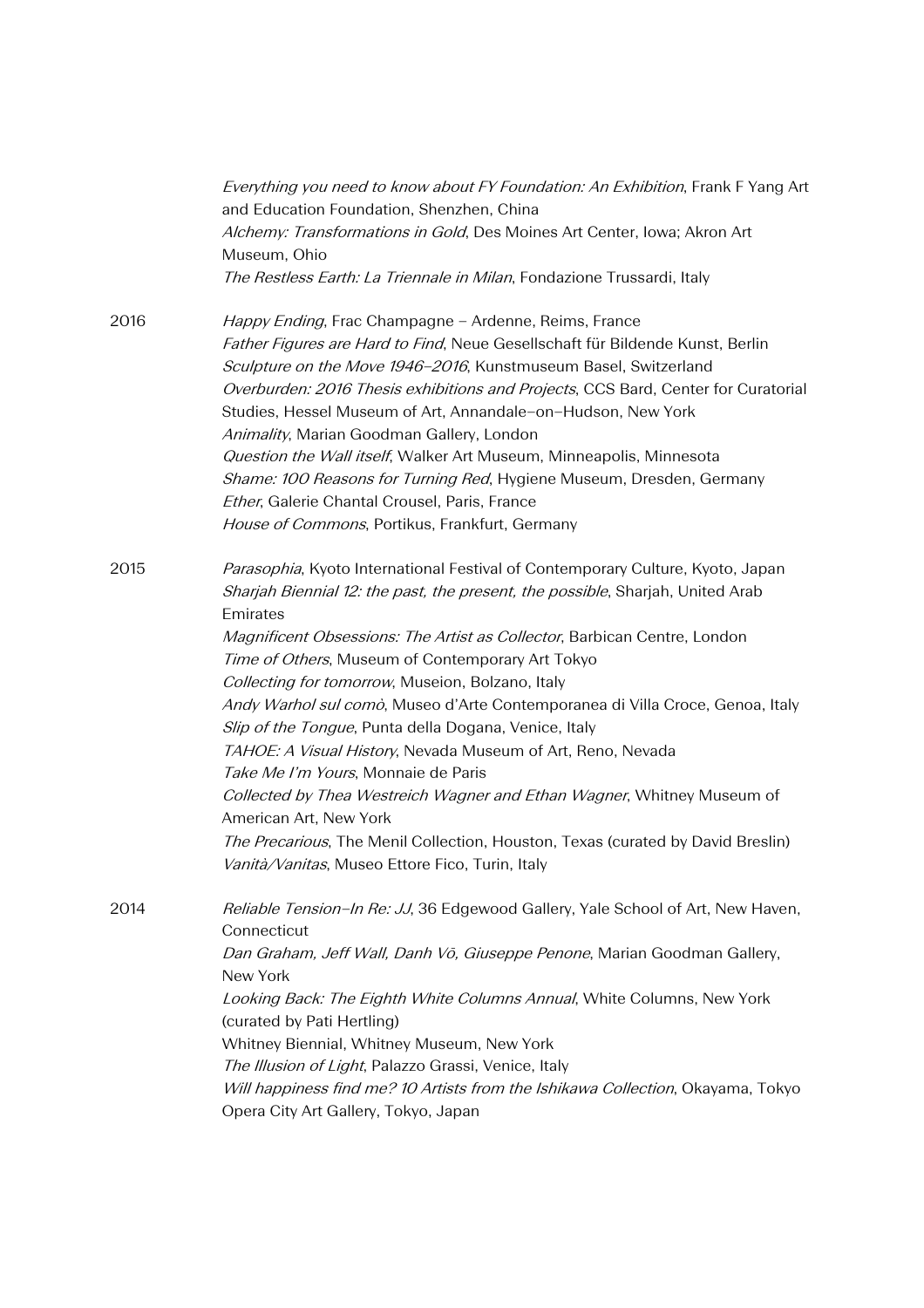|      | 9 Artists, MIT List Visual Arts Center, Cambridge, Massachusetts<br>8th Berlin Biennale (with Xiuxiu)<br>Friendly Takeover: Artists Show Their Collections, Marta Herford, Herford,<br>Germany                                                                             |
|------|----------------------------------------------------------------------------------------------------------------------------------------------------------------------------------------------------------------------------------------------------------------------------|
|      | History, Art, Architecture and Design '80s to Today, Centre Georges Pompidou,<br>Paris                                                                                                                                                                                     |
|      | Art/Histories, Museum der Moderne, Salzburg, Austria<br>The New International, Garage Museum of Contemporary Art, Moscow, Russia<br>Yokohama Triennale, Yokohama, Japan<br>Revolver II, Matt's Gallery, London                                                             |
|      | Copper Crossing, Triennale di Milano, Milan, Italy<br>Passions Secrètes: Collections Privées Flamandes, Tri Postal, Lille, France<br>The Art of Our Time: Masterpieces from the Guggenheim Collections, Museo<br>Guggenheim de Arte Moderno y Contemporáneo, Bilbao, Spain |
|      | Open Dress, Städtisches Museum Abteiberg, Mönchengladbach, Germany                                                                                                                                                                                                         |
| 2013 | Provisional Aesthetics: Rehearsing History, Davis Museum at Wellesley<br>College, Wellesley, Massachusetts                                                                                                                                                                 |
|      | L'image Papillon, Musee d'Art Moderne Grand - Duc Jean, Luxembourg<br>Monuments, Lismore Castle Arts, Lismore, Ireland<br>Il Palazzo Enciclopedico, 55th Venice Biennale, Italy                                                                                            |
|      | Tell it to My Heart: Collected by Julie Ault, Kunstmuseum Gegenwartskunst<br>Basel, Switzerland; Artists Space, New York                                                                                                                                                   |
|      | Orpheus Twice, David Roberts Art Foundation, London                                                                                                                                                                                                                        |
|      | Le Pont, Musées d'Art Contemporain, Marseille, France<br>Triennale Kleinplastik Fellbach, Stadt Fellbach - Kulturamt, Fellbach, Germany<br>9 Artists, Walker Art Center, Minneapolis; List Center, MIT, Cambridge,<br>Massachusetts                                        |
|      | The Garden of Diversion, Sifang Art Museum, Nanjing, China                                                                                                                                                                                                                 |
| 2012 | Track, Stedelijk Museum voor Actuele Kunst, Gent, Belgium<br>Damnatio Memoriae, CCS Bard College, Annandale-on-Hudson, New York<br>The Ungovernables, New Museum Triennal, New Museum, New York<br>The New Public, Museion, Bolzano, Italy                                 |
| 2011 | The Hirsch-Index: The Art of Quotation, ZKM Museum fur Neue Kunst,<br>Karlsruche, Germany                                                                                                                                                                                  |
|      | Nobody, not even the rain, has such small hands, RaebervonStenglin, Zurich,<br>Switzerland                                                                                                                                                                                 |
|      | Camulodunum, Firstsite, Colchester, UK<br>You are not alone, Foundació Juan Miró, Barcelona, Spain; MARCO, Vigo, Spain<br>Based in Berlin, Atelierhaus Monbijoupark, Berlin                                                                                                |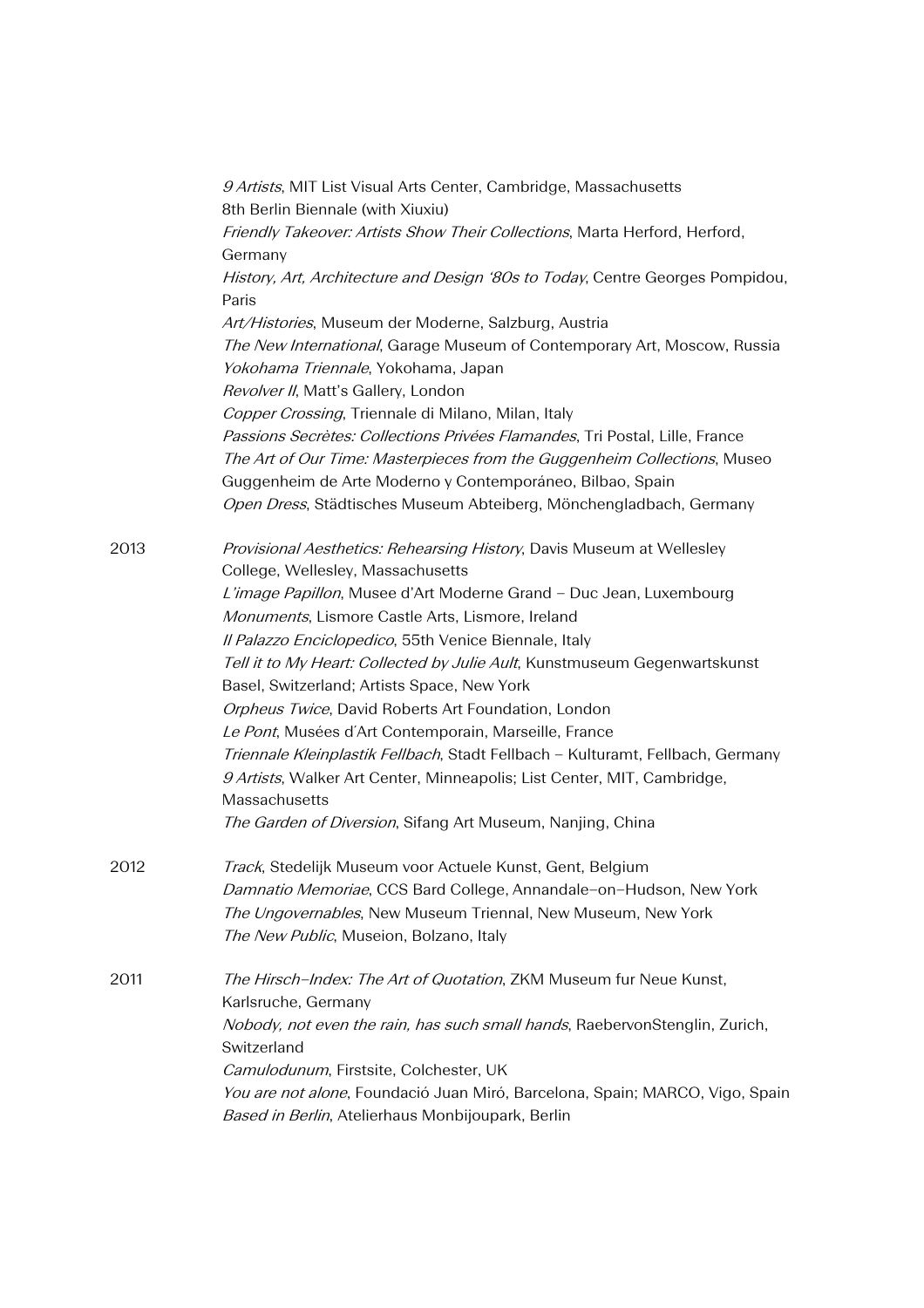That's the way we do it, Kunsthaus Bregenz, Austria Open House, Singapore Biennale, Singapore

## Selected awards

| 2015 | The Arken Art Prize, Denmark                                                    |
|------|---------------------------------------------------------------------------------|
| 2013 | Hugo Boss Prize, Guggenheim Foundation, New York                                |
| 2009 | Nationalgalerie Prize for Young Art, Berlin                                     |
| 2007 | BlauOrange Kunstpreis der Deutschen Volksbanken und<br>Raiffeisenbanken, Berlin |

This document was last updated on 19 April 2022. It is made available for the purposes of research and is not intended for publication. For specific enquiries, please contac[t info@whitecube.com.](mailto:info@whitecube.com)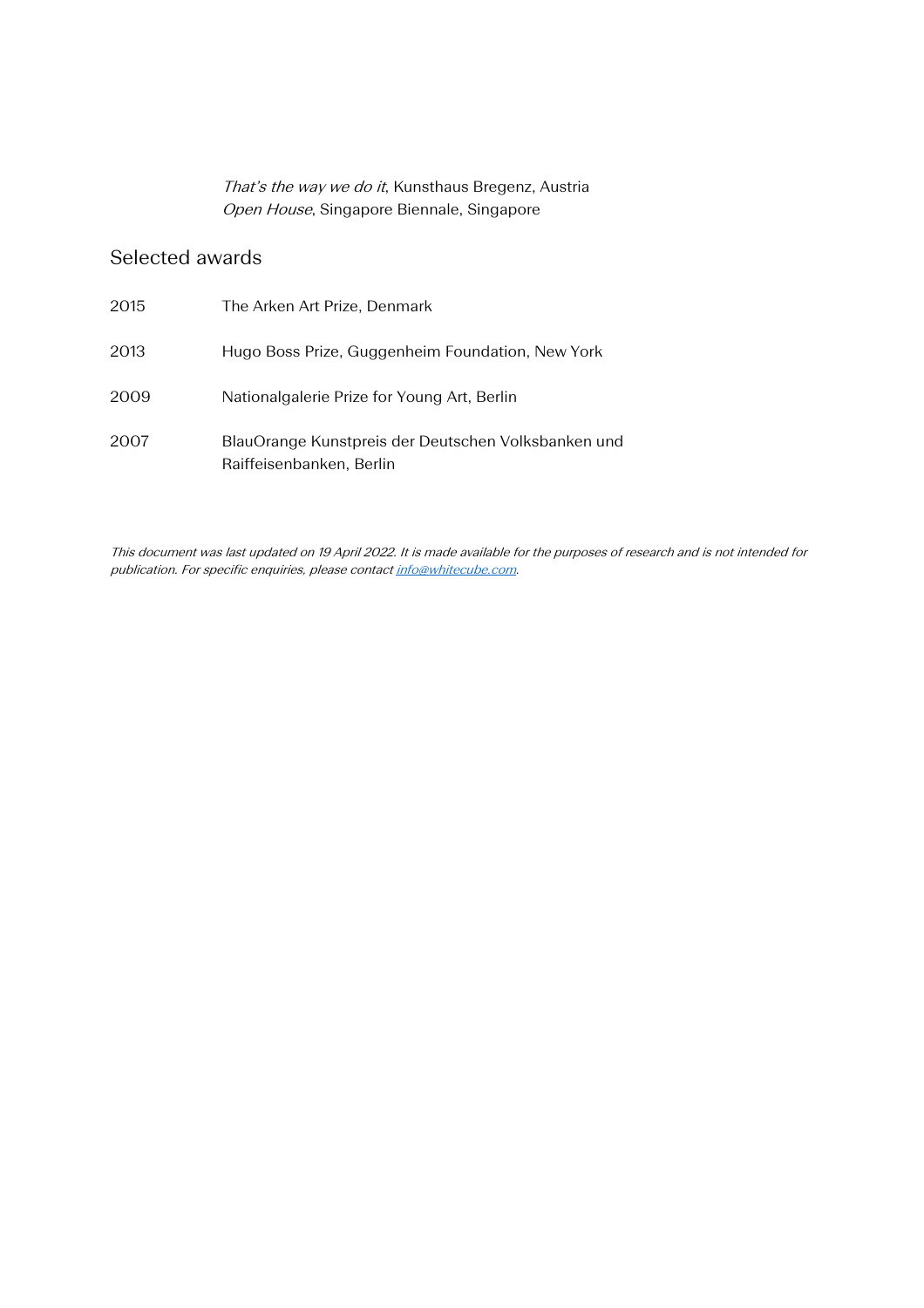### DANH VŌ

#### Selected Public Collections

Aishti Foundation, Beirut Albright-Knox Art Gallery, Buffalo, New York Art Institute of Chicago, Illinois Art Gallery of Ontario, Canada Aspen Art Museum, Colorado Boros Collection, Berlin CAPC musée d'art contemporain de Bordeaux, France Centre Georges Pompidou, Paris Colección Isabel y Agustín Coppel, Mexico City Dallas Museum of Art, Texas David Roberts Art Foundation, London Des Moines Art Center, Iowa Faurschou Foundation, Copenhagen Fond National d'art Contemporain, Paris Haubrok Foundation, Berlin Institut für Auslandsbeziehungen, Stuttgart, Germany Israel Museum, Jerusalem Kadist, Paris Kunstmuseum Basel, Switzeland Kunsthaus Zurich, Switzerland M+, Hong Kong Magasin III, Stockholm Museum of Modern Art, New York Museion, Bolzano, Italy Museo Jumex, Mexico City Museo Reina Sofia, Madrid Museo Tamayo, Mexico City Museum Abteiberg, Mönchengladbach, Germany Museum Ludwig, Cologne, Germany National Gallery of Denmark, Copenhagen Pérez Art Museum Miami, Florida Pinault Collection, Venice, Italy Qatar Museums, Doha Rubell Family Collection, Miami, Florida Sammlung Rheingold, Düsseldorf, Germany San Francisco Museum of Modern Art Serralves Foundation, Porto, Portugal